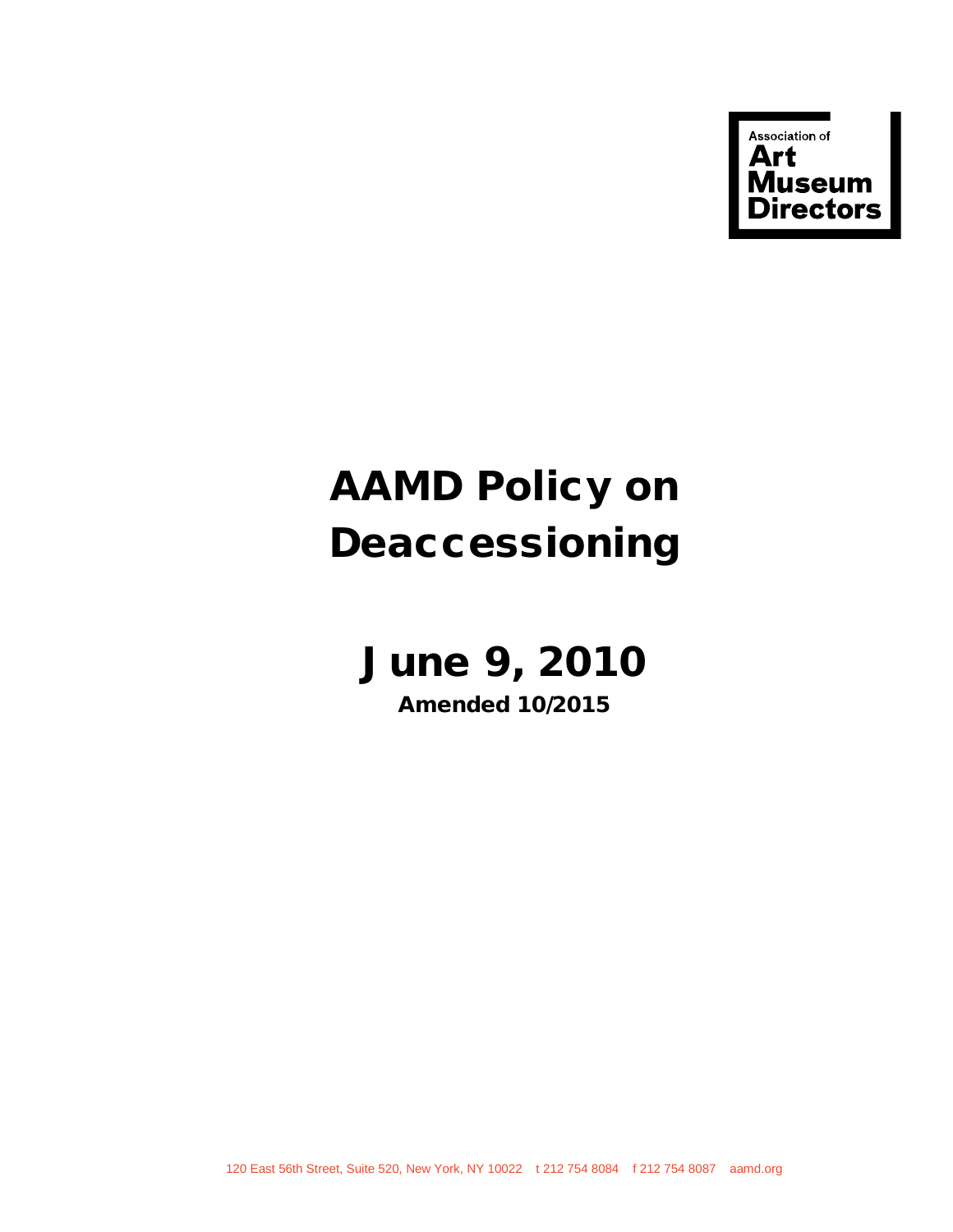#### **AAMD Mission Statement**

The Association of Art Museum Directors promotes the vital role of art museums throughout North America and advances the profession by cultivating leadership and communicating standards of excellence in museum practice.

# **Preamble**

Deaccessioning is defined as the process by which a work of art or other object (collectively, a "work"), wholly or in part, is permanently removed from a museum's collection. Disposal is defined as the transfer of ownership by the museum after a work has been deaccessioned; in the case of false or fraudulent works, or works that have been irreparably damaged or cannot practically be restored, removal from the collection and disposition is determined by the museum and may include destruction of the work.

AAMD recognizes the unique challenges museums face in managing and developing collections largely built through gift and bequest by private donors. Most art museums continue to build and shape their collections over time to realize more fully and effectively their mission. Acquisitions to or deaccessions from the museum's collection must be guided by well-defined written collecting goals and acquisition and deaccession principles, procedures, and processes approved by a museum's Board of Trustees or governing body. These goals, principles, procedures, and processes must conform to AAMD's *Professional Practices in Art Museums* and AAMD's Policy on Deaccessioning<sup>[\\*](#page-1-0)</sup>.

<span id="page-1-0"></span> <sup>\*</sup> Canadian and Mexican member museums should follow applicable legal restrictions and policies of national associations and, to the extent not inconsistent with either of the foregoing, AAMD's *Professional Practices in Art Museums* and AAMD's Policy on Deaccessioning.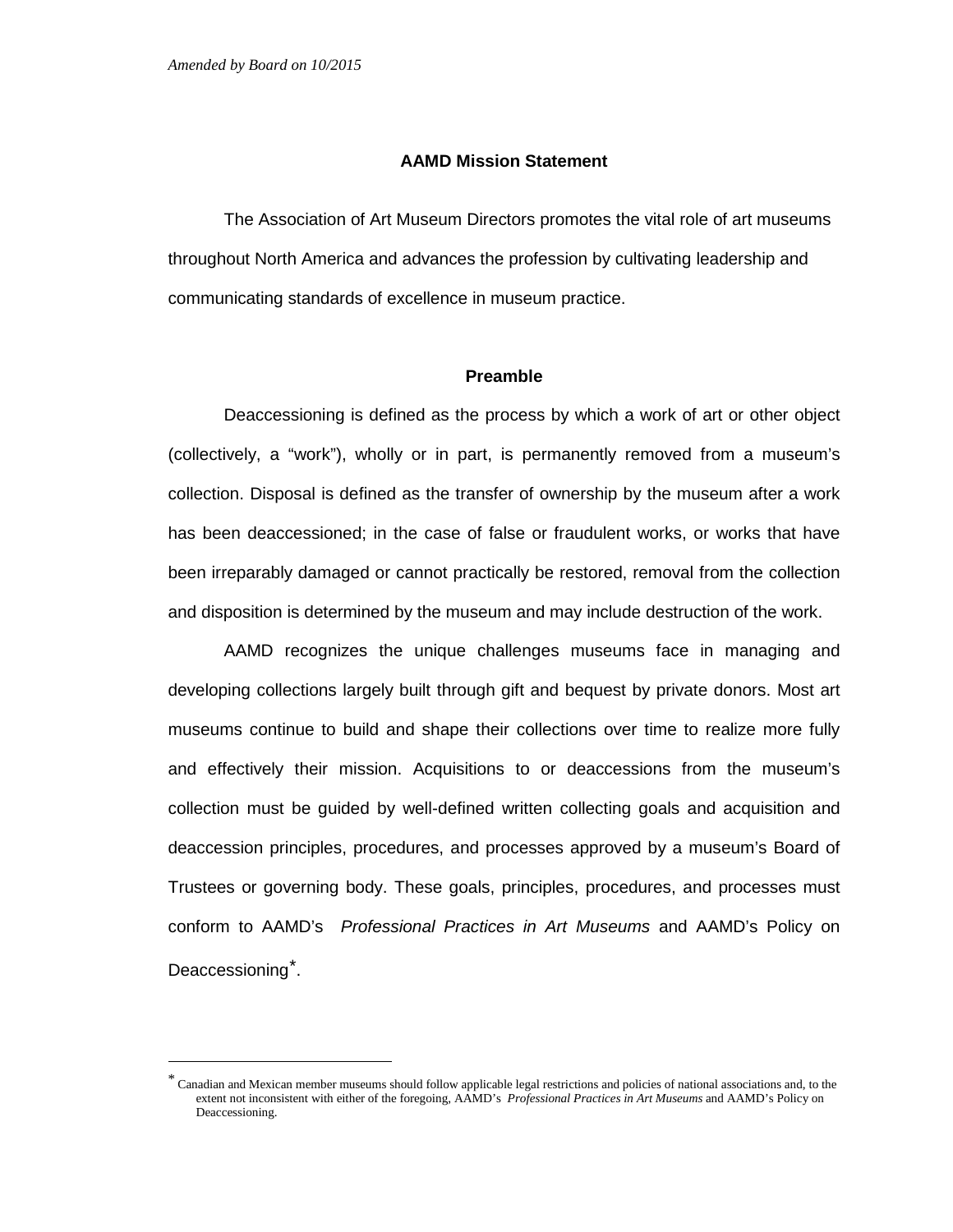Deaccession decisions must be made with great thoughtfulness, care, and prudence. Expressions of donor intent should always be respected in deaccession decisions and the interests of the public, for whose benefit collections are maintained, must always be foremost in making deaccession decisions.

#### **Policy Statement**

- A. AAMD requires member museums<sup>[\\*](#page-2-0)</sup> to develop clear written collections management policies including written collection goals and acquisition and deaccession principles, procedures and processes, as well as those that address preservation, conservation and collection care.
- B. AAMD encourages member museums to accept into the collection only gifts of works that support the mission of the institution and to be thoughtful about accepting gifts of works with restrictions.
- C. Member museums must comply with all applicable laws, including, if applicable to the AAMD member museum, the filing of required Internal Revenue Service forms, in deaccessioning and disposing of works from the collection.
- D. Member museums should not capitalize or collateralize collections or recognize as revenue the value of donated works. In 1992, following proceedings involving the museum profession, the Financial Accounting Standards Board (FASB) established standards regarding how museums (and other entities) that are subject to  $FASB<sup>\dagger</sup>$  may account for their collections assuming certain conditions are met. As a result, in 1993, FASB issued Statement No. 116. The Statement, as amended, provides

<span id="page-2-0"></span> <sup>\*</sup> "Member museums" means those museums whose director is a member of the AAMD.

<span id="page-2-1"></span><sup>†</sup> Museums that follow other accounting rules, such as those of the Government Accounting Standards Board (GASB), or are subject to contrary legal restrictions, may be required to treat collections for financial statement purposes in a different manner, but museums still should not collateralize their collections.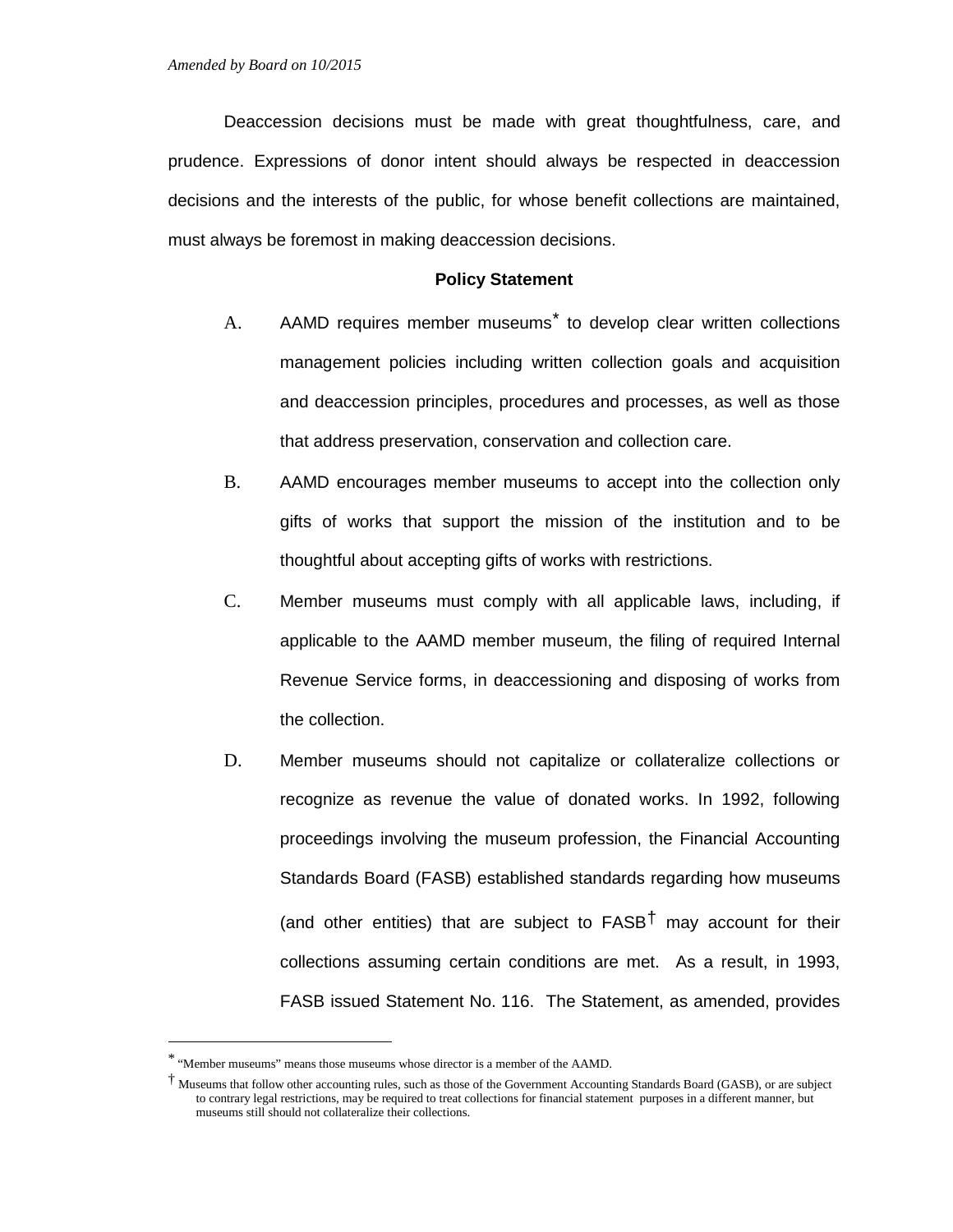that contributions of works of art, historical treasures, and similar assets need not be recognized as revenue or capitalized if the donated items are added to collections that are (a) held for public exhibition, education, or research in furtherance of public service; (b) protected, kept unencumbered, cared for and preserved; and (c) subject to an organizational policy that requires the proceeds from sales of collection items to be used to acquire other items for the collection.

- E. When recommending a work to the museum's Board of Trustees for deaccessioning, a member museum's staff should provide thorough research on prior ownership history, an explanation of expressed donor intent, if any, current scholarly evaluation, and relevance to the existing collection and future collecting goals.
- F. A member museum should publish on its website within a reasonable period of time works that have been deaccessioned and disposed of.

# **Application**

#### **I. Purpose of Deaccessioning and Disposal**

- A. Deaccessioning is a legitimate part of the formation and care of collections and, if practiced, should be done in order to refine and improve the quality and appropriateness of the collections, the better to serve the museum's mission.
- B. Funds received from the disposal of a deaccessioned work shall not be used for operations or capital expenses. Such funds, including any earnings and appreciation thereon, may be used only for the acquisition of works in a manner consistent with the museum's policy on the use of restricted acquisition funds. In order to account properly for their use,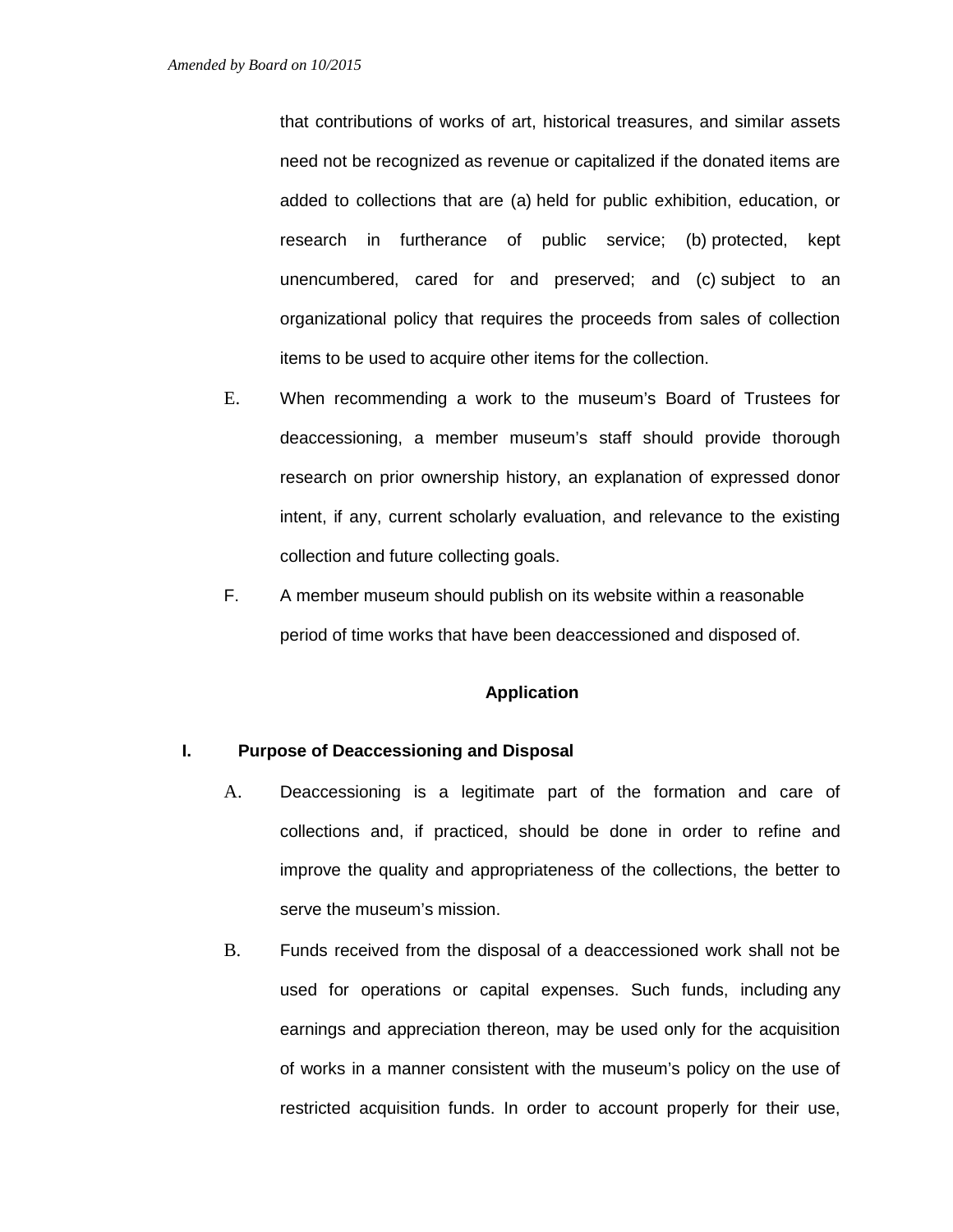AAMD recommends that such funds, including any earnings and appreciation, be tracked separate from other acquisition funds.

# **II. Criteria for Deaccessioning and Disposal**

There are a number of reasons why deaccessioning might be contemplated. Primary among these are:

- A. The work is of poor quality and lacks value for exhibition or study purposes.
- B. The work is a duplicate that has no value as part of a series.
- C. The museum's possession of the work may not be consistent with applicable law*, e.g.,* the work may have been stolen or illegally imported in violation of applicable laws of the jurisdiction in which the museum is located or the work may be subject to other legal claims.
- D. The authenticity or attribution of the work is determined to be false or fraudulent and the object lacks sufficient aesthetic merit or art historical importance to warrant retention. In disposing of or retaining a presumed forgery, the museum shall consider all related ethical issues including the consequences of returning the work to the market.
- E. The physical condition of the work is so poor that restoration is not practicable or would compromise the work's integrity or the artist's intent. Works damaged beyond reasonable repair that are not of use for study or teaching purposes may be destroyed.
- F. The work is no longer consistent with the mission or collecting goals of the museum. The Board of Trustees or governing body of the museum must exercise great care in revising a museum's mission or reformulating collecting goals.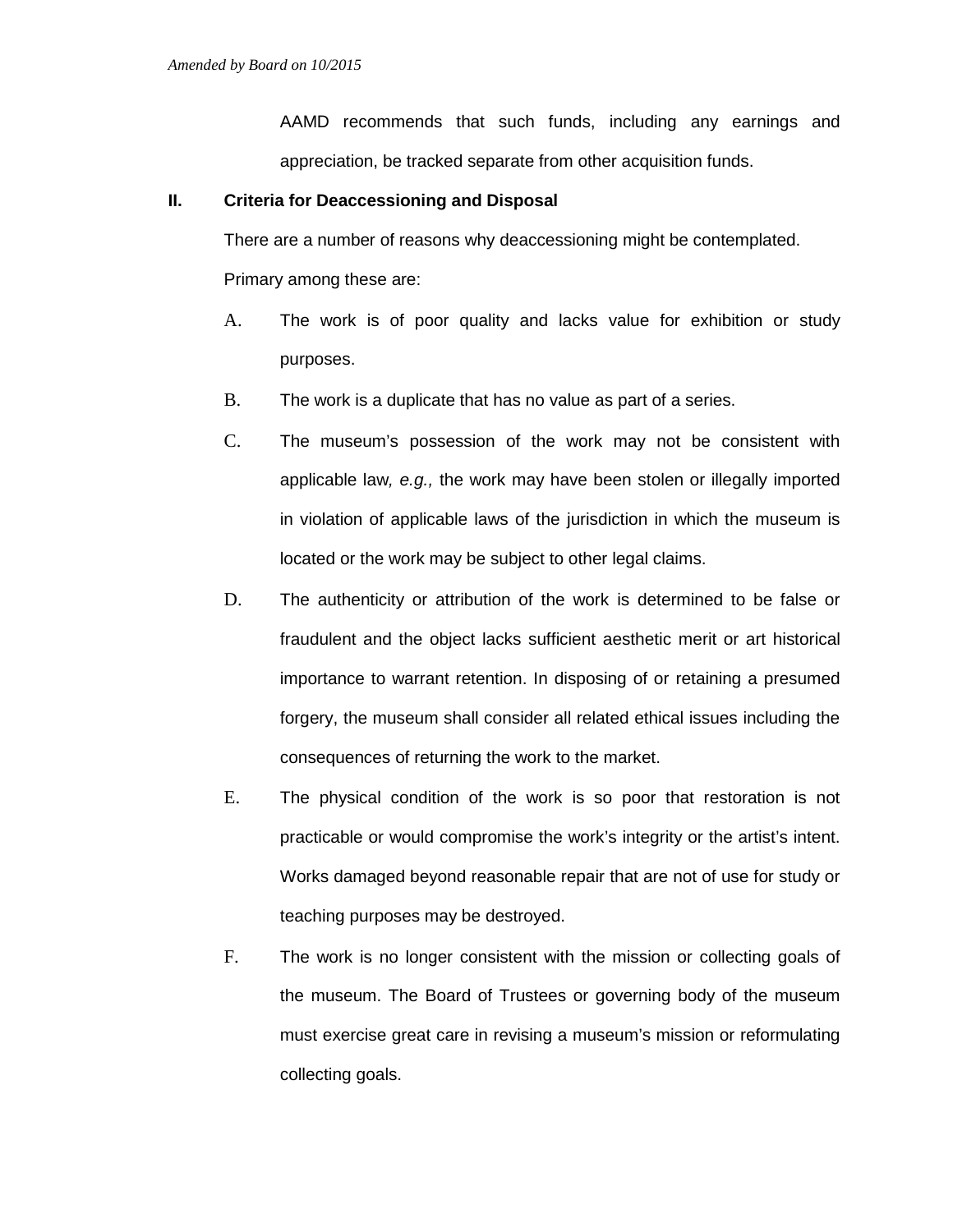- G. The work is being sold as part of the museum's effort to refine and improve its collections, in keeping with the collecting goals reviewed and approved by the museum's Board of Trustees or governing body.
- H. The museum is unable to care adequately for the work because of the work's particular requirements for storage or display or its continuing need for special treatment.

#### **III. Authority and Process**

- A. Deaccessioning and disposal must comply with all applicable laws of the jurisdiction in which the museum is located and must observe any terms or obligations that pertain to the acquisition of the work by the museum.
- B. The final authority for the deaccessioning and disposal of works rests with the Board of Trustees or governing body or its designee.
- C. The process of deaccessioning and disposal must be initiated by the appropriate professional staff and any recommendations, with full justification, presented to the director, who will review the facts and circumstances of the proposed deaccession and disposal. As part of this process, the staff must undertake a thorough review of all records to determine donor intent, clear title, donor restrictions, and current market value. If the director determines that deaccessioning is appropriate, the proposal shall be presented to the Board of Trustees or governing body or its designee in accordance with the steps outlined in the museum's collection policy with regard to deaccessioning.
	- 1. The director shall exercise care to assure that the recommendations are based on authoritative expertise.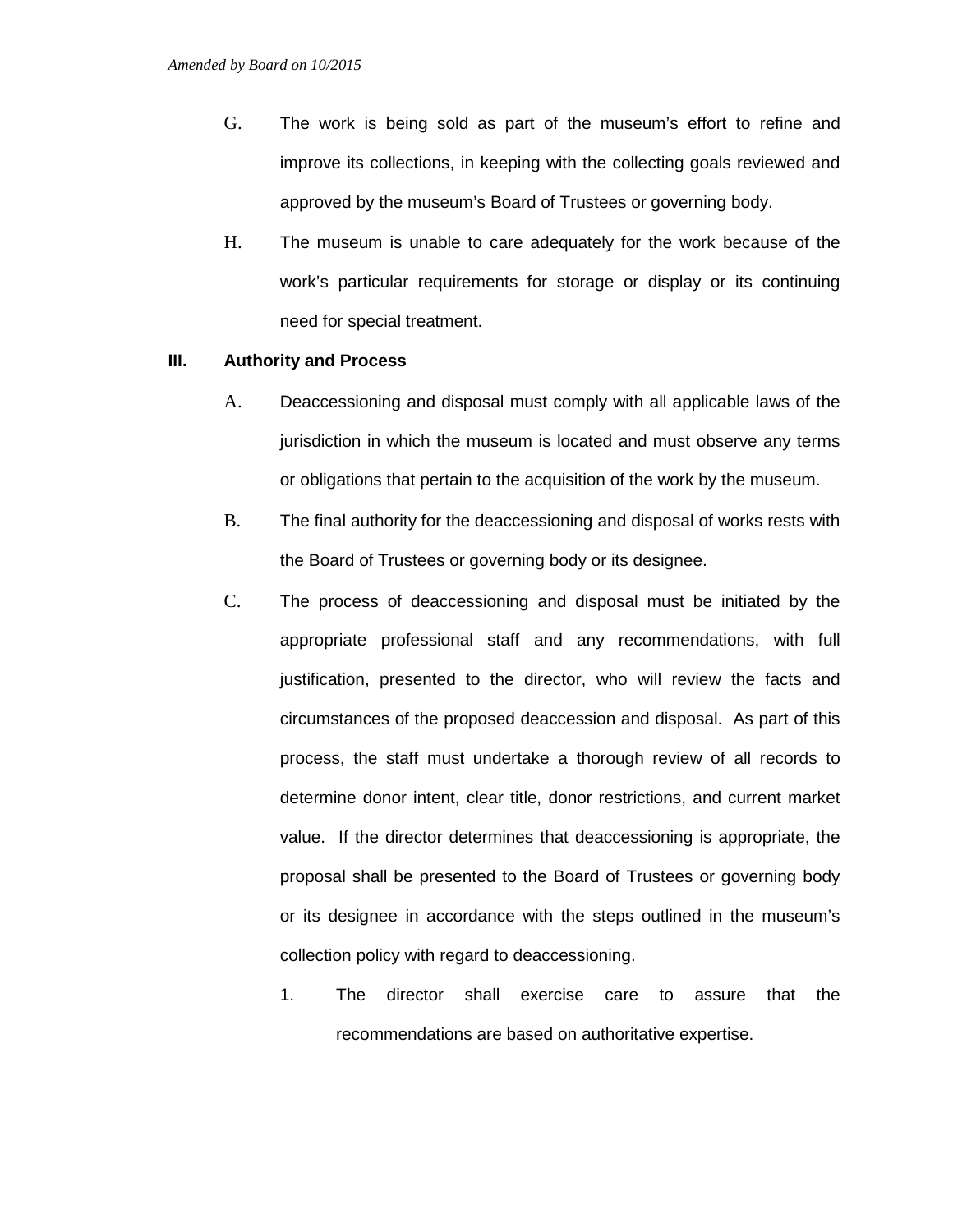- 2. Third-party review and appraisal may be considered in the case of objects of substantial value.
- 3. In the case of work(s) by a living artist, special considerations may apply.
- D. The timing and method of disposal should be consistent with the museum's collection policy. Attention must be given to transparency throughout the process.
- E. No member of a museum's board, staff, or anyone whose association with the museum might give them an advantage in acquiring the work, shall be permitted to acquire directly or indirectly a work deaccessioned, wholly or in part, by the museum, or otherwise benefit from its sale or trade; provided, however, that the foregoing shall not apply to a sale by a museum of its interest in a work to one or more of the co-owners of such work.
- F. If a museum is proposing to dispose of less than all of its interest (sometimes known as fractional deaccessioning) in a deaccessioned work (unless the interest to be retained is insubstantial<sup>[\\*](#page-6-0)</sup>), the disposal should only be made to an organization  $\dagger$  or organizations that are open to the public. Examples of the foregoing are provided on Annex A.

# **IV. Selection of Methods of Disposal**

The following may be taken into account in selecting a method of disposal:

A. Preferred methods of disposal are sale or transfer to, or exchange with another public institution, sale through publicly advertised auction, and

<span id="page-6-0"></span> <sup>\*</sup> For example rights of reproduction or the right to borrow the work.

<span id="page-6-1"></span><sup>†</sup> "Organization" means a museum or institution exempt from federal income tax and classified as a public charity or a private operating foundation (or substantially similar organization in Canada or Mexico) or governmental entity or agency.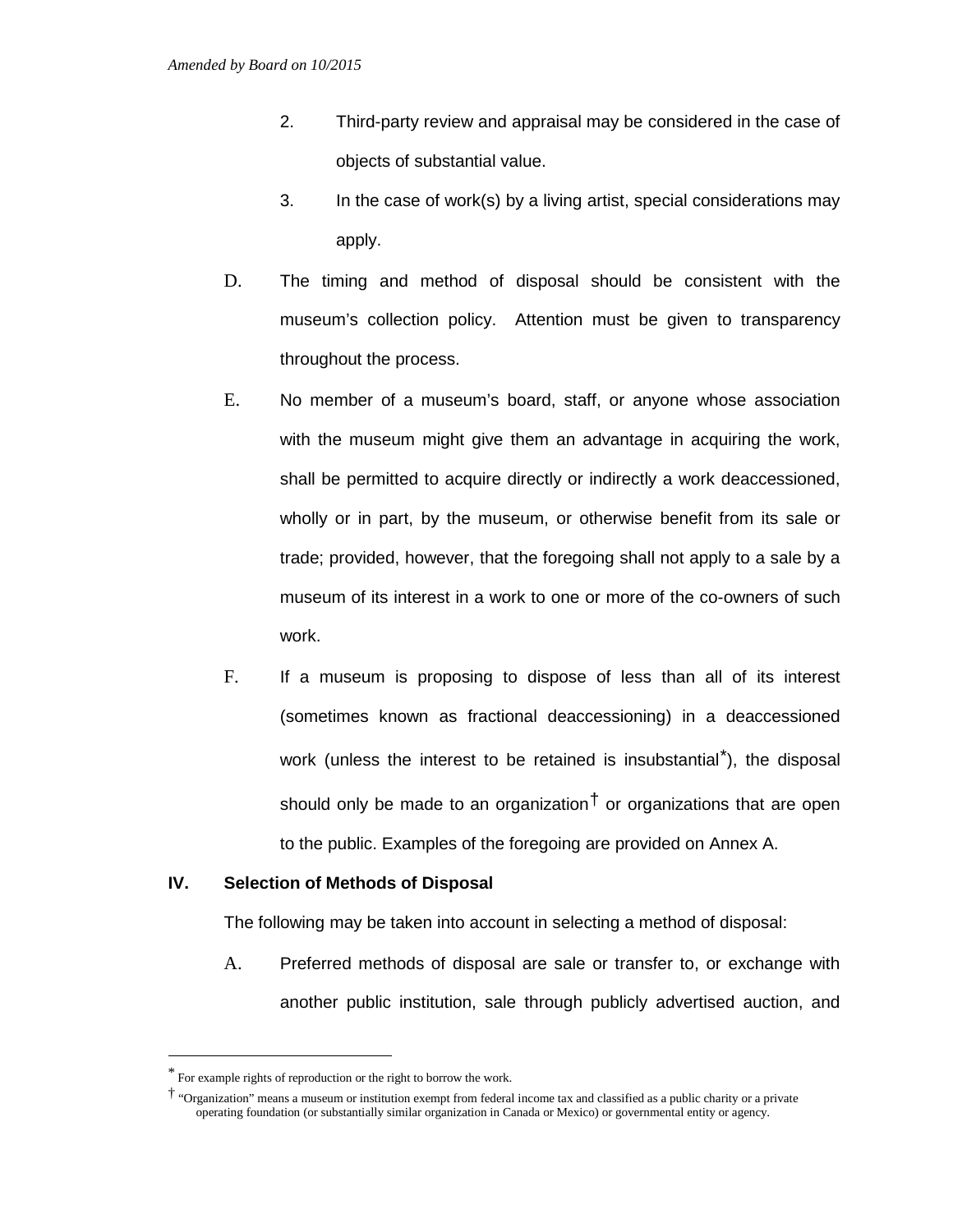sale or exchange to or through a reputable, established dealer. Every reasonable effort should be taken to identify and evaluate the various advantages and yields available through different means of disposal.

- B. In the case of a work of art by a living artist, consideration may be given to an exchange with the artist.
- C. While it is understood that museums must fulfill their fiduciary responsibilities and act in the museum's best interests, museums may give consideration to keeping a deaccessioned work in the public domain.

# **V. Interests of Donors and Living Artists / Notifications**

- A. Museums should notify the donor of a work, when practicable, under consideration for deaccessioning and disposal. Circumstances may warrant extending similar courtesy to the heirs of a donor.
- B. When a work by a living artist is deaccessioned, consideration must be given to notifying the artist.

# **VI. Documentation**

When a work is deaccessioned, all electronic and paper records must be updated. Prior to disposal, an image should be taken of the work and retained in the museum's records. As works are disposed of, the method of disposition, including possible consignee, new owner, sale price and location, if known, should be recorded according to the museum's collection management policy.

# **VII. Special Circumstances**

AAMD recognizes that part of the mandate of a contemporary arts organization is to expand the definition of what constitutes a work of art, as well as to question traditional exhibition practices. Therefore, if the organization's written policy provides for the sale of deaccessioned works, the funds derived from such sales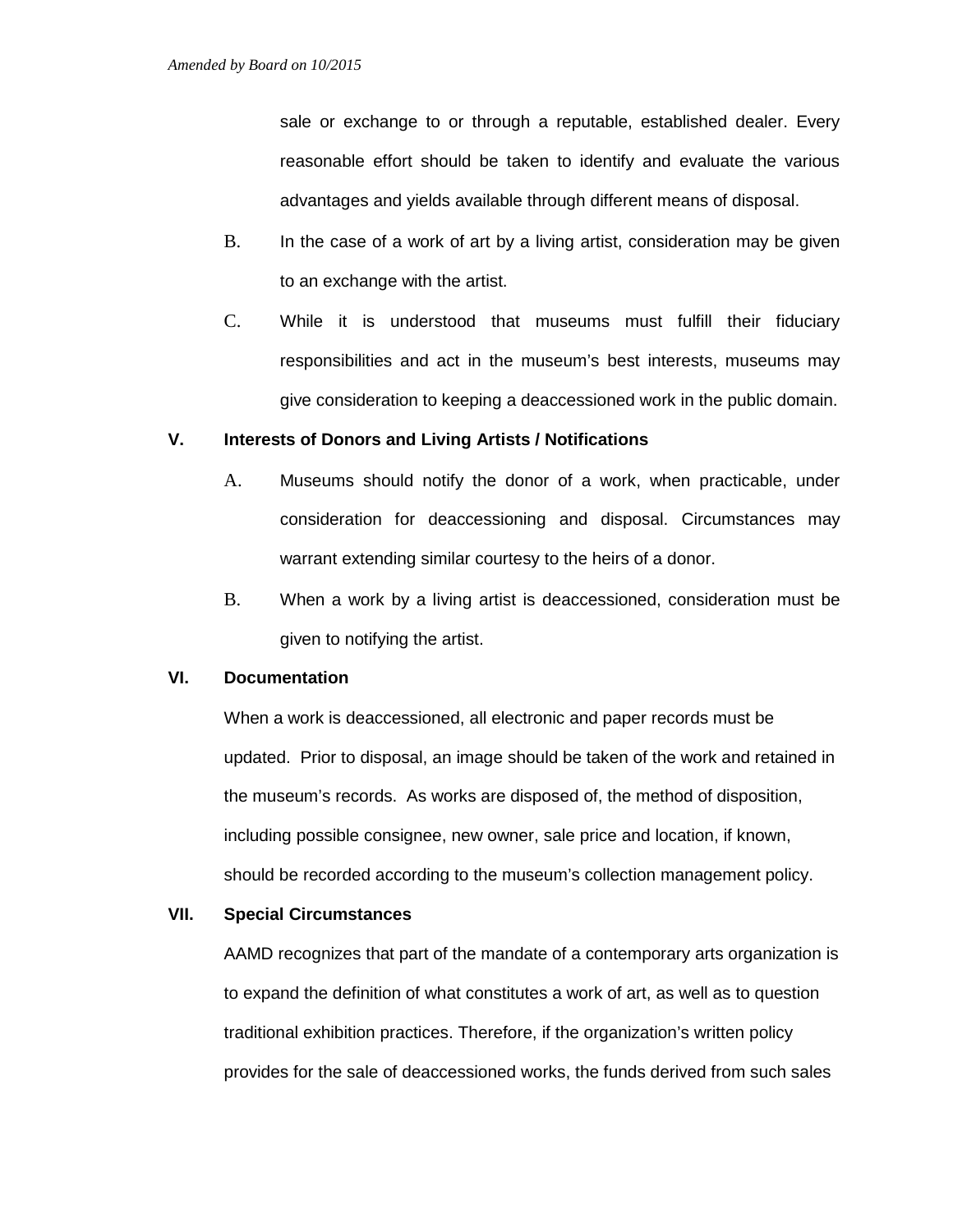may in exceptional cases be used for purposes analogous to the purchase or commission of works of art, specifically the creation of new works, including some that may not be collectible. Expenditure of these funds for operations or capital expenses is precluded.

# **VIII. Sanctions**

In the event an AAMD member or museum violates one or more of the provisions of this policy, the member may be subject to censure, suspension, and /or expulsion; and the museum may be subject to censure and /or sanctions in accordance with the relevant provisions of the code of ethics of the AAMD, which have been amended consistent with the following:

Infractions by any art museum may expose that institution to censure and /or sanctions, as determined by the Board of Trustees of the AAMD (the "Board"), that may, in the case of sanctions, include, without limitation, suspension of loans and shared exhibitions between the sanctioned museum and museums of which the AAMD members are directors.

Prior to censuring or recommending suspension or expulsion of a member or censuring or issuing any sanction against an art museum, the Board shall provide to the director or museum in question the opportunity to be heard and to explain the reason for the actions considered for censure, suspension, expulsion, or sanction; such presentation to be by the affected director unless otherwise determined by the Board or, in the case of a museum, the director or any member of the board of trustees or governing board of the museum, as determined by the museum with the concurrence of the Board. If the Board determines to censure or recommend suspension or expulsion of a member or to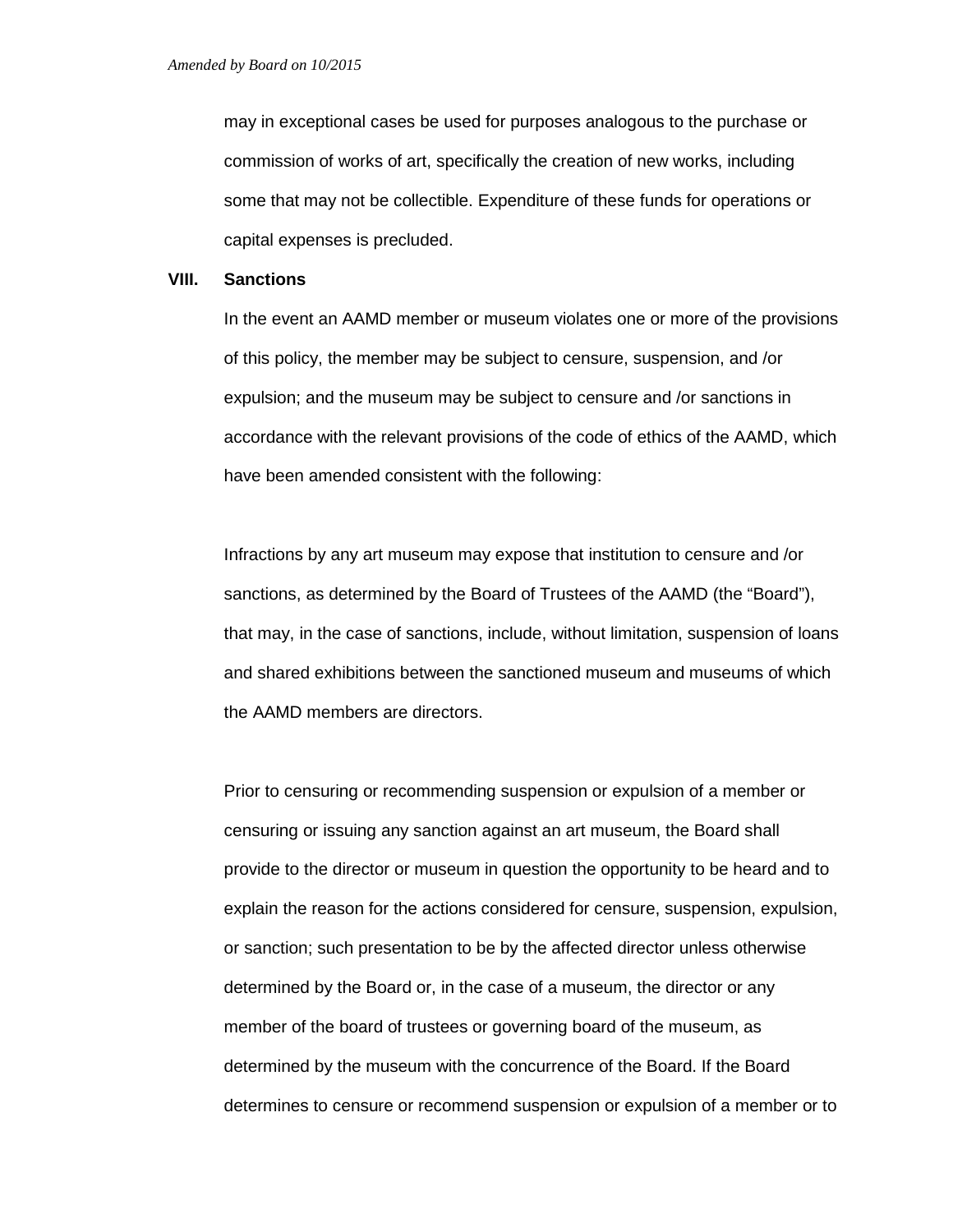censure or sanction a museum, the Board shall, contemporaneously with the issuance of a censure or sanctions or the recommendation of suspension or expulsion, determine and advise the affected director or museum of the process that may be followed, as the case may require, to allow the censure to be rescinded or modified, the suspension to be lifted, the expulsion to not bar a subsequent application for admission or the sanction to be lifted.

In the event that the museum is not a legal entity but rather part of an entity or controlled by another entity, any censure or sanction may be issued against the museum, the entity of which the museum is a part, the entity controlling the museum, or, as applicable, all of the foregoing as the Board shall determine **(collectively, a "museum")**

# **IX. Process for Review of Sanctions**

The process to be followed for a censure against a member or museum to be rescinded, a sanction against a museum to be modified or rescinded, a suspension of a member to be lifted, or an expulsion of a member to not bar a subsequent application for admission, shall be as follows.

- A. Censured Member or Museum. If a censure has been issued against a member or museum, the Board may, at any time, on its own motion or at the written request of the affected member or museum, after due deliberation, rescind, modify or declare as no longer in effect any censure.
- B. Suspended Member. If a member has been suspended from membership in good standing with the AAMD, such suspension shall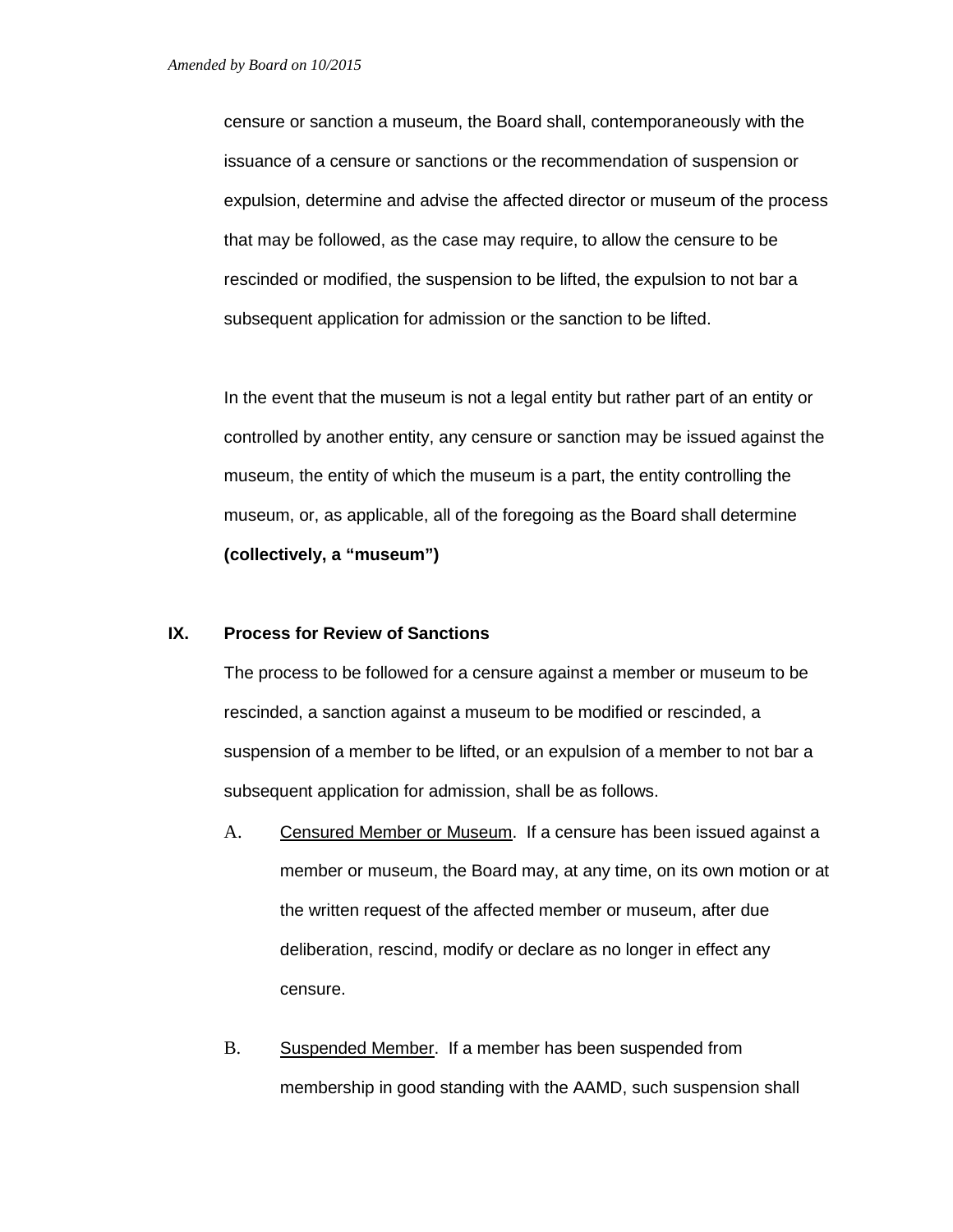remain in place for the period, if any, specified in the suspension as issued or subsequently modified. If no period is indicated, the suspension shall remain in place indefinitely. Prior to the expiration of a stated suspension period, the Board should determine if the suspension should be extended and, if so, if the suspension should be modified. For suspensions with an indefinite period, the Board should review the suspension not less than every two years from the inception date of the suspension and determine if the suspension should be modified, terminated or remain in place.

At any time, the suspended member may deliver a request in writing, addressed to the Executive Director of the AAMD, asking that the Board lift the suspension and reinstate the member as a member in good standing. In order to be considered by the Board, the request should (i) articulate the reasons that the suspension should be lifted, (ii) affirm that there are no continuing adverse effects caused by the action or actions of the member that resulted in the issuance of the suspension in the first instance, (iii) affirm that the suspended member has ceased practicing the sanctioned behavior and will not practice the sanctioned behavior in the future, and (iv) confirm that the member meets all of the qualifications for reinstatement as a member in good standing of the AAMD. Generally speaking, the Board shall be guided by the following considerations with respect to the lifting of suspension of a member: (a) if the violation that resulted in the suspension or the negative effects of such violation are not continuing at the time of the request and (b) the member has a agreed to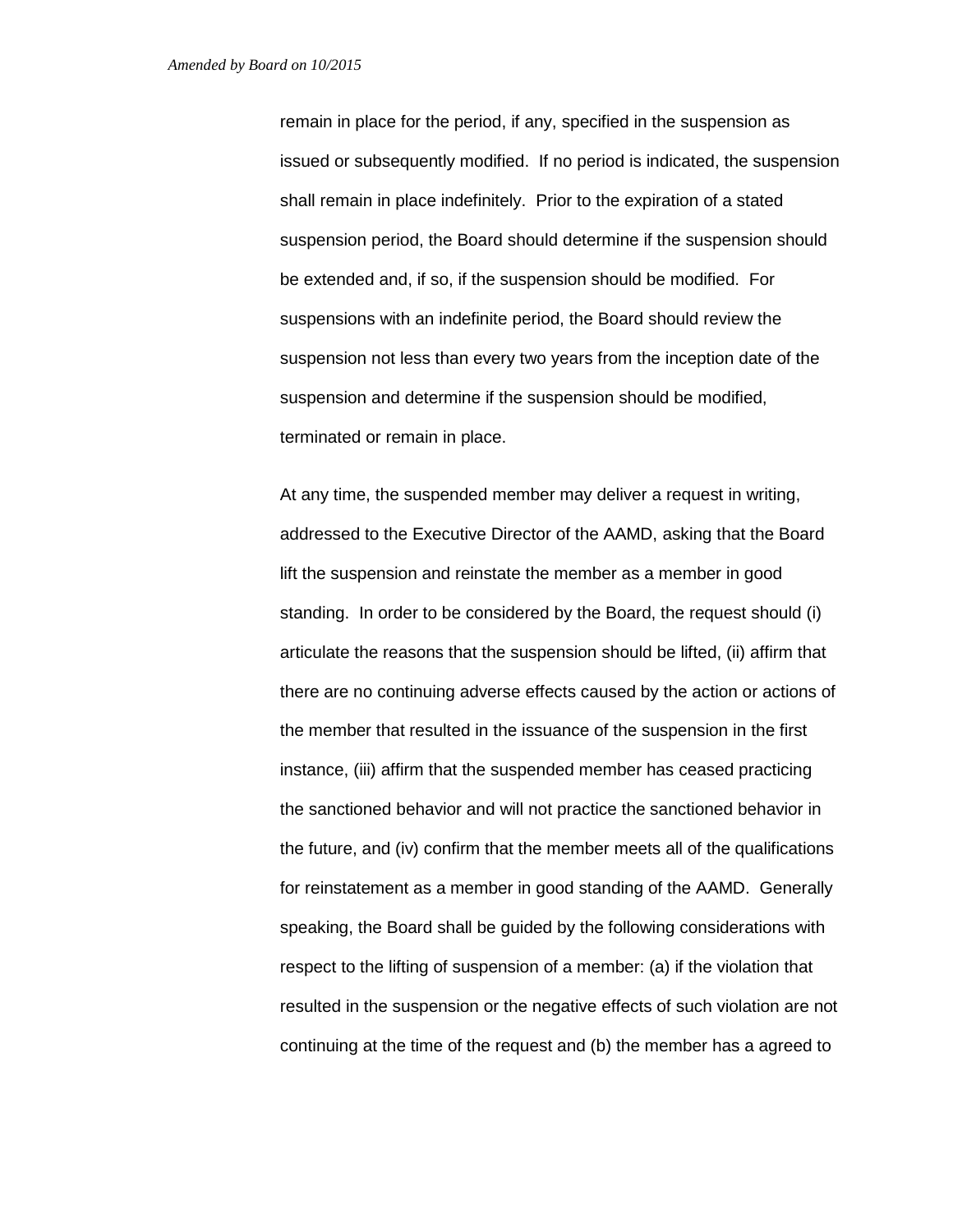be vigilant in using his or her best efforts to avoid or prevent any future violation of the provisions of the Professional Practices in Art Museums.

- C. Expelled Member. If a former member has been expelled from membership, after a period of five years has elapsed since the issuance of the expulsion, that person may deliver a request in writing, addressed to the Executive Director of the AAMD, requesting that the Board permit the former member to submit a subsequent application for admission as a member in good standing with the AAMD. In order to be considered by the Board, the request should articulate the reasons for seeking permission to submit a subsequent application for admission and, in connection therewith, shall confirm that there are no continuing adverse effects caused by the action or actions that resulted in the expulsion in the first instance and that the expelled member has ceased practicing the sanctioned behavior and will not practice the sanctioned behavior in the future. Generally speaking, the Board shall be guided but not bound by the following considerations with respect to permitting the submission of a subsequent application for admission as a member: (a) if the violation that resulted in the expulsion or the negative effects of such violation are not continuing at the time of the request or personal appearance and (b) the former member has agreed to be vigilant in using his or her best efforts to avoid or prevent any future violation of the provisions of the Professional Practices in Art Museums.
- D. Sanctioned Art Museum. If a sanction has been issued against an art museum, such sanction shall remain in place for the period, if any,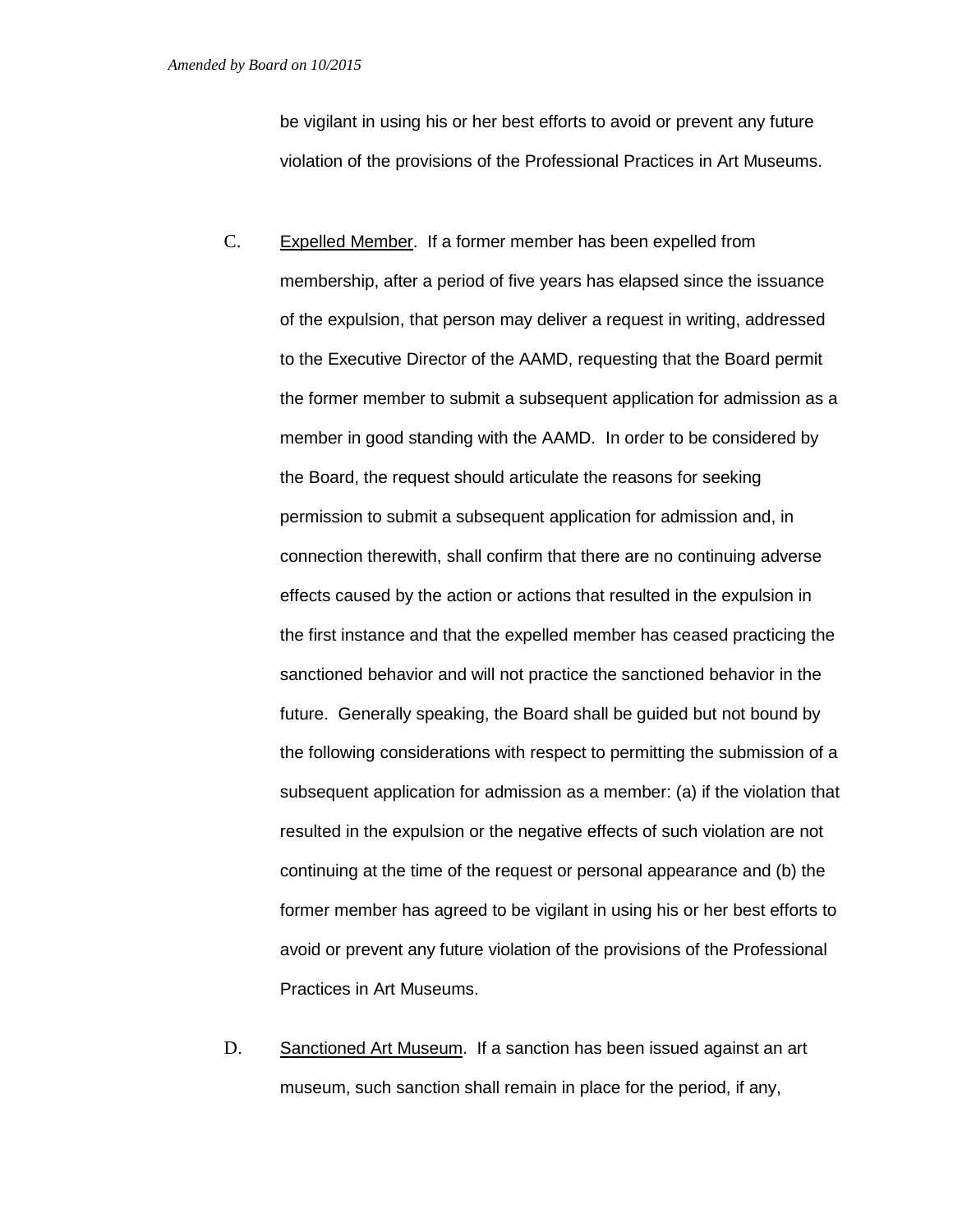specified in the sanction as issued or subsequently modified. If no period is indicated, the sanction shall remain in place indefinitely. Prior to the expiration of a stated sanction period, the Board should determine if the sanction should be extended and, if so, if the sanction should be modified. For sanctions with an indefinite period, the Board should review the sanction not less than every five years from the inception date of the sanction and determine if the sanction should be modified, suspended, terminated or remain in place.

At any time, an authorized representative of the art museum (e.g., the director or any member of the board of trustees or governing board of the museum) may deliver a written request to the Executive Director of the AAMD, asking that the Board modify, suspend or terminate the sanction. The request should articulate the specific steps that the museum has taken to ameliorate the conduct which gave rise to the sanctions. Generally speaking, the Board shall be guided but not be bound by the following considerations with respect to modifying, suspending or terminating sanctions against a museum: (a) if the representative has introduced new facts not previously disclosed that are of such significance that they would, in the view of the Board, cause the Board to change its initial determination of the imposition of the sanction or (b) if the museum has ceased the activity that gave rise to the sanctions, has affirmed that it will not practice the sanctioned conduct in the future and has demonstrated that it has taken the appropriate steps to avoid a repetition of the conduct that gave rise to the sanctions.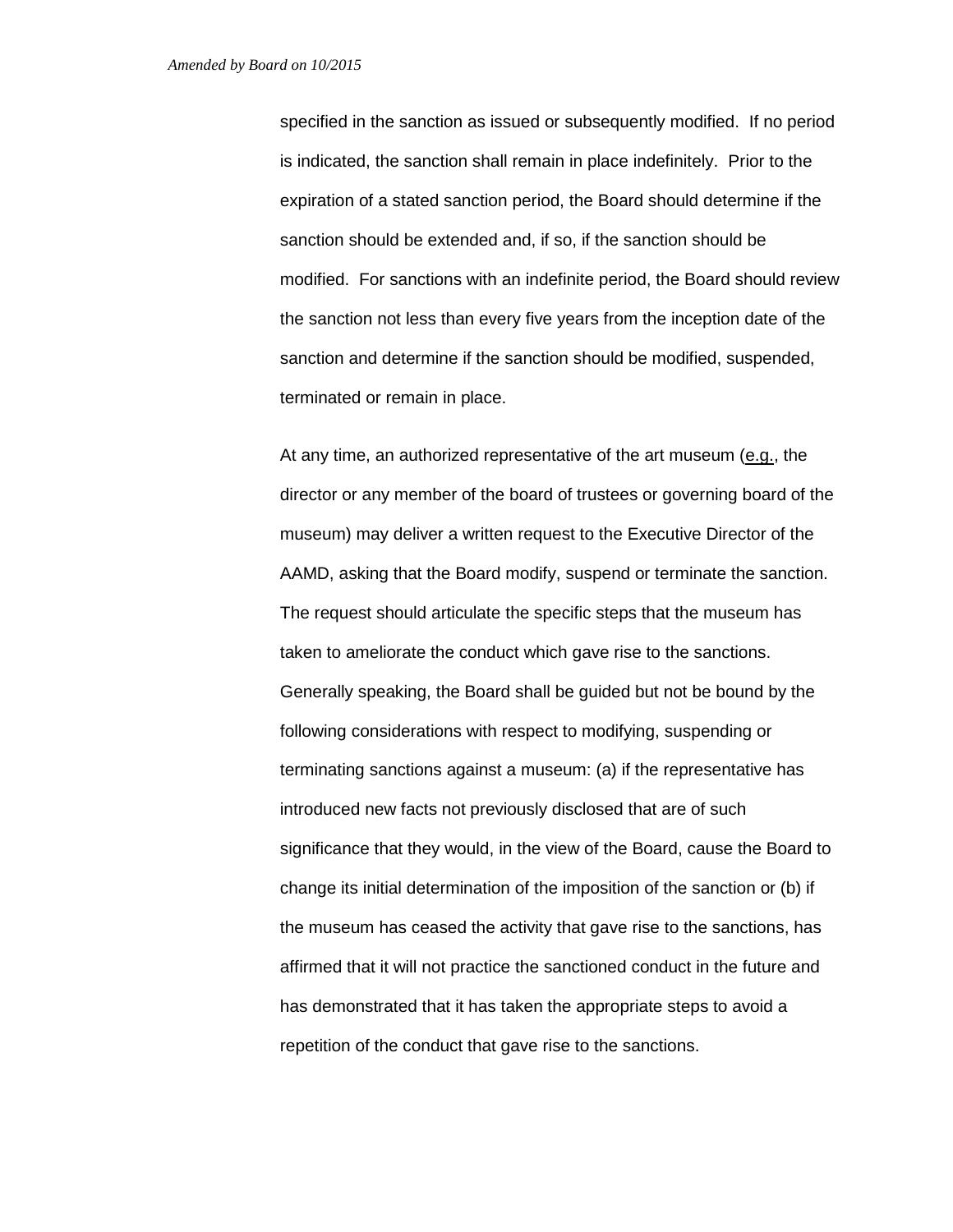# E. General.

1. Board Review of Petitions; Delegation of Authority. The Board may delegate to (i) a committee of the Board, or (ii) the Executive Director acting in conjunction with the President, (A) the authority to review and make recommendations to the Board with respect to any requests referenced herein, (B) to determine, in the Board's stead, whether any request for personal appearance should be granted and, (C) if granted, to attend in the Board's stead, any such personal appearance.

2. Personal Appearance. Any request made in accordance with this Section IX may include a request to make a personal appearance before the Board to afford the requesting member, former member or museum to explain his, her or its position regarding the matters addressed in the request; provided, however, that the sole purpose of any such personal appearance shall be to elucidate the points made in the request and in no event shall such personal appearance take the place of the request itself. The Board or its delegees shall review any such request for personal appearance and determine, in its sole discretion, whether or not to grant a personal appearance. If a personal appearance is permitted, the person to appear shall be given notice and a mutually convenient time shall be scheduled by the Executive Director for the person to personally appear to present the request. In the case of a museum, the director or any member of the board of trustees or governing board of the museum may appear on the museum's behalf if a request for a personal appearance is made and granted.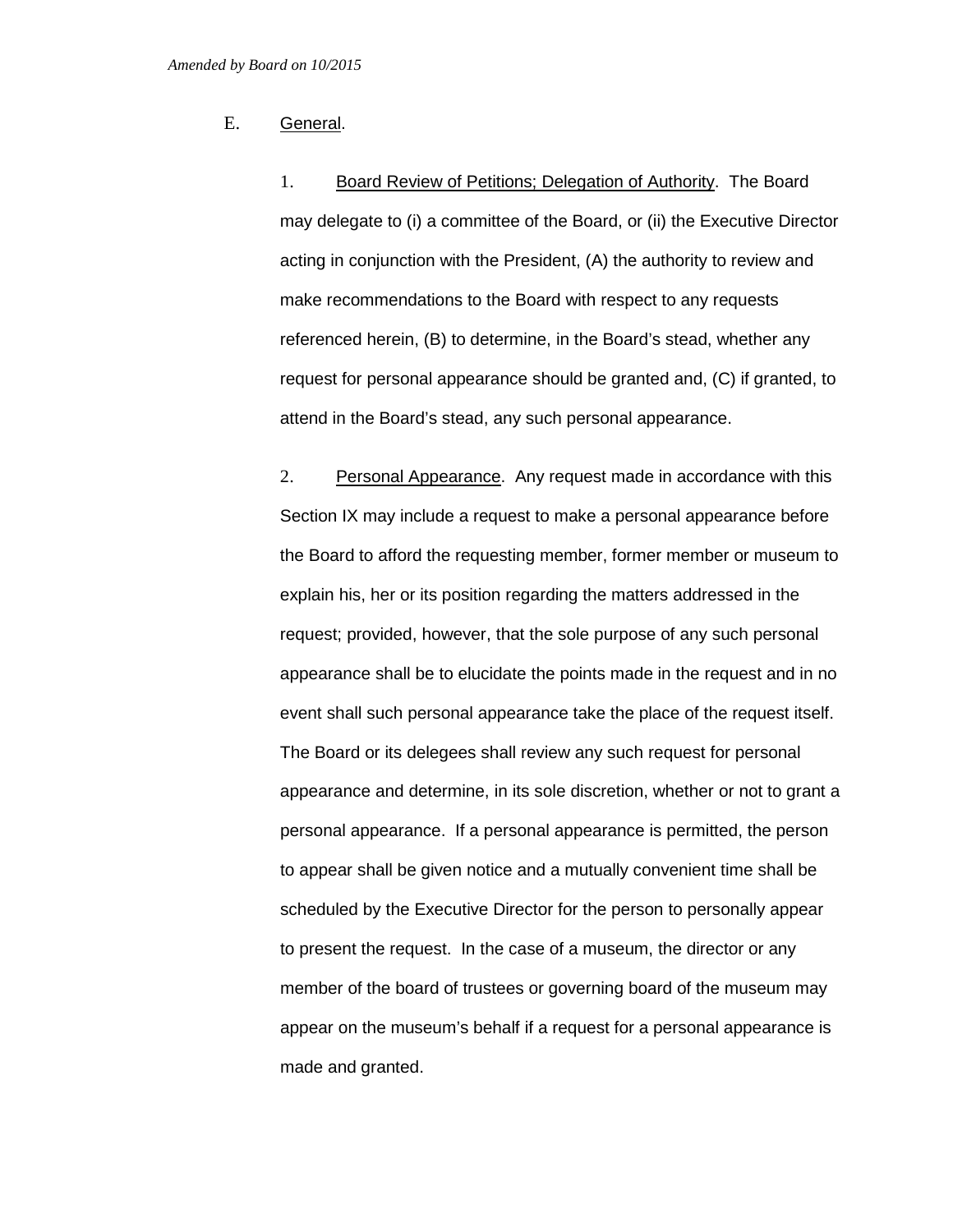3. Counsel. At any personal appearance under Subsection E(2) above, the person to appear may be accompanied by counsel at such person's expense; provided that ten (10) days' advance notice of the appearance of counsel at such personal appearance is provided to the Executive Director. If properly noticed, such counsel may accompany the person making the personal appearance; however, unless the Board otherwise determines, only the person requesting the personal appearance will be permitted to address the Board or its delegees to articulate his, her or its position with respect to the request during the personal appearance.

4. Board Determination; Timing. Normally, the Board will issue its determination with respect to the requests properly submitted hereunder within 120 days after the regularly scheduled Board meeting next following (i) the delivery of the written request to the Executive Director or, in the event of a personal appearance, (ii) the date of the personal appearance. Written notice of the determination of the Board will be provided in writing to the person making the request. The decision to rescind a censure, the issuance or subsequent review of any censure, sanction, suspension or expulsion or rescind, suspend or modify a sanction, lift a suspension or allow an expulsion not to bar a subsequent application for admission and the imposition of any conditions or limitations as to any of the foregoing are solely within the discretion of the Board, and the Board may take into account any facts it deems relevant to its decision and may conduct, or not conduct, any investigation it may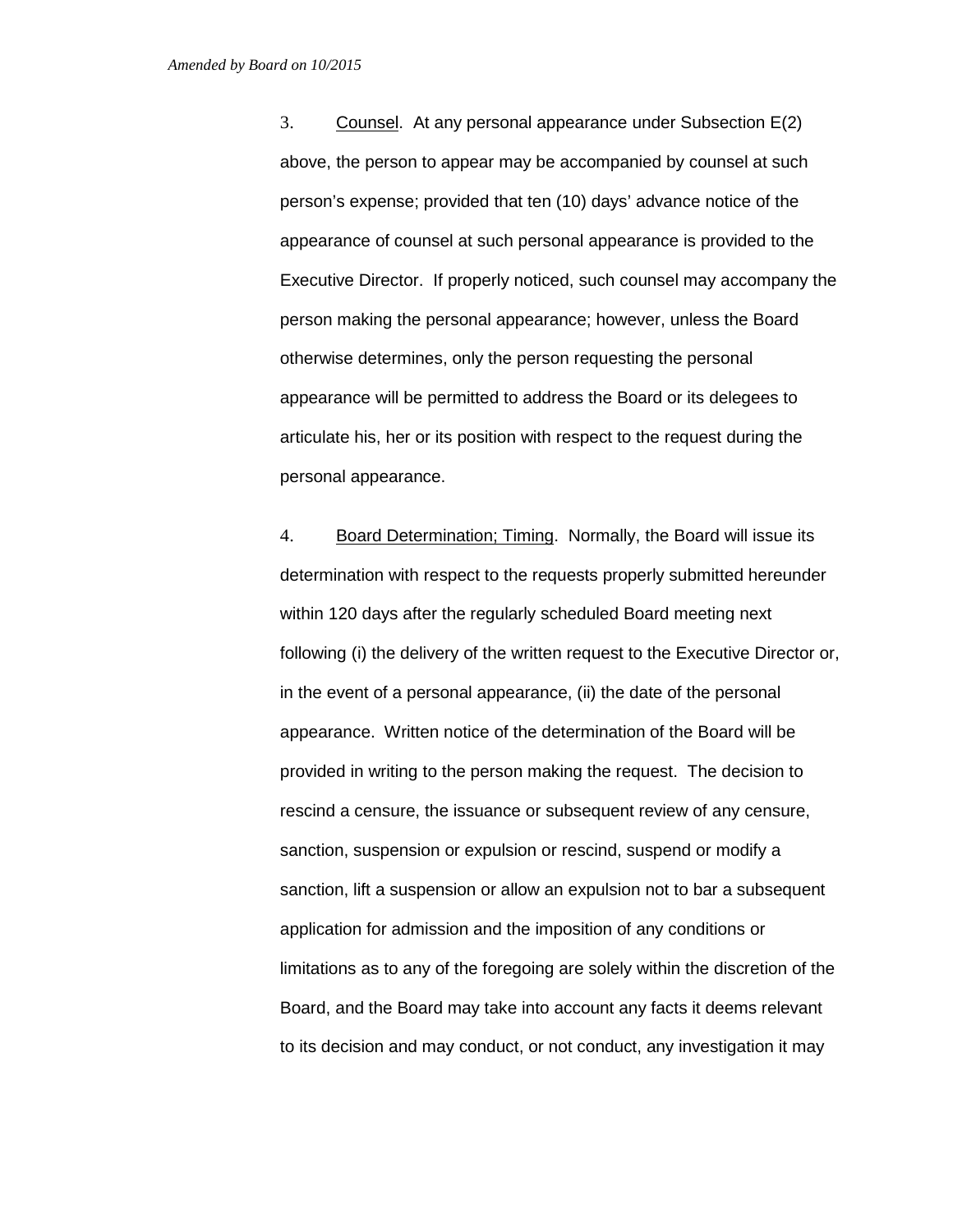deem relevant. Any determination of the Board with respect to a request delivered hereunder will be final and non-appealable.

5. No Third Parties. Professional Practices in Art Museums and its Appendices, as well as Guidelines and Policies of the AAMD, are solely for the benefit of AAMD Members, and no third party shall have any right to enforce or demand that the AAMD enforce any provision of any of the foregoing.

# **X. University and College Museums**

University and college museums play a significant role in acquiring, preserving and presenting collections. While the primary focus of the university or college is education, it must also adhere to professional standards and ethics when operating a museum.

- A. The director is responsible for the development and implementation of policy related to all aspects of the museum's collections, including acquisition, deaccessioning and disposal, preservation, conservation, and exhibition, as well as scholarly research and interpretation. The director is responsible for ensuring that the university or college is aware of its ethical responsibilities to the art museum's collection, including issues around its deaccessioning, use, and the physical conditions under which it is maintained
- B. Deaccessioning and disposal from the collection must result from clear museum policies that are in keeping with the AAMD's Professional Practices (see also the section on The Collection and Appendix B). Deaccessioning and disposal from the art museum's collection must